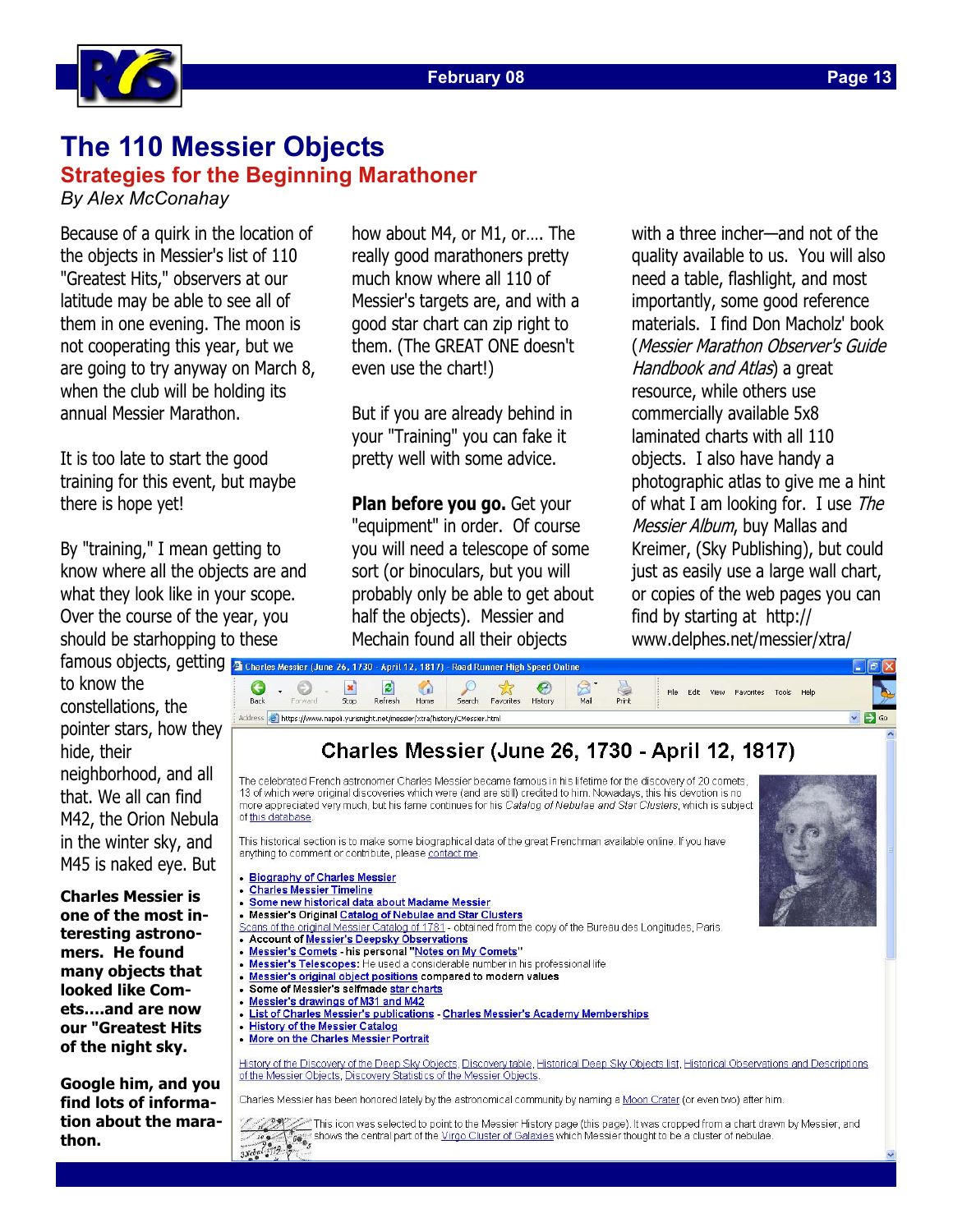

**Page 14** 

marathon/marathon.html.

And I find it quite useful to have a good overall star chart (like Sky Atlas 2000), marked with the objects, Study these thing **before** the event!

### **Be familiar with your**

**equipment.** If you have never done so, learn the field of view in your telescope, tel-rad, and finders, and how this relates to your charts. At various points in the night, you will need to move your scope three quarters of a degree south, or something. Just how far is that in your scope? Which direction moves it south? What does it look like?

**Set up in the right place.** If you have a Joshua Tree or a van in the wrong place, you may not be able to get your objects when you need them. Be sure to think out where

everything will eventually be. (Yes, it does happen.)

#### **Be ready to find or forego.** On

the night of the event, Mark Melnyk will distribute a list of the 110 so you can check them off, and turn it in the next morning for your certificate. (It is similar to the list you will find in Macholz or on the web). The list is in viewing order; that is, try for the first ones on the list first. They will be setting earliest, and if you don't find them pretty fast, they will have disappeared.

For the first two dozen or so on the list, move along at a brisk clip. You need to catch them before they move beyond the horizon. And here is a strategy: be ready to forego one or two of them if they are too elusive. The twenty minutes you spend trying to find



the ever dim M74 at the beginning may mean you will also lose the next three on the list. It is better to give up completely on M74 than have a half dozen objects set in the meantime.

#### **Be aware of what you are**

**looking for.** This is the other part of the preparation. Most of us mortals cannot memorize the appearance of all the objects, no matter how much we prepare beforehand. So, use the resource materials you have gathered beforehand… It should be obvious that a glob will look different from a galaxy or an double. But think hard about what your information is telling you. It is not enough to know that a galaxy (M33 for instance) has a should-be-obvious magnitude of  $6.2$  (- naked eye if it were a star!!). If your reference materials tell you the light is spread over an area of 22 x 18 arc minutes, a third of a degree, you realize that it is extremely dim in surface brightness. Don't rely on the pictures!

**Identify and move on.** Be sure you are on target, and that the target looks like what it should. Here you can use photos, descriptions in your reference materials, and the guy at the scope next to you. Mark it on your list, with the time observed, and a description. And then go to the next object. Use your information to tell

**M1, the Crab, was first on Messier's list, but not the first one to look for on March 9. If your eyepiece is wide enough, you can catch 97 and 108 in the same field (see the next page).**